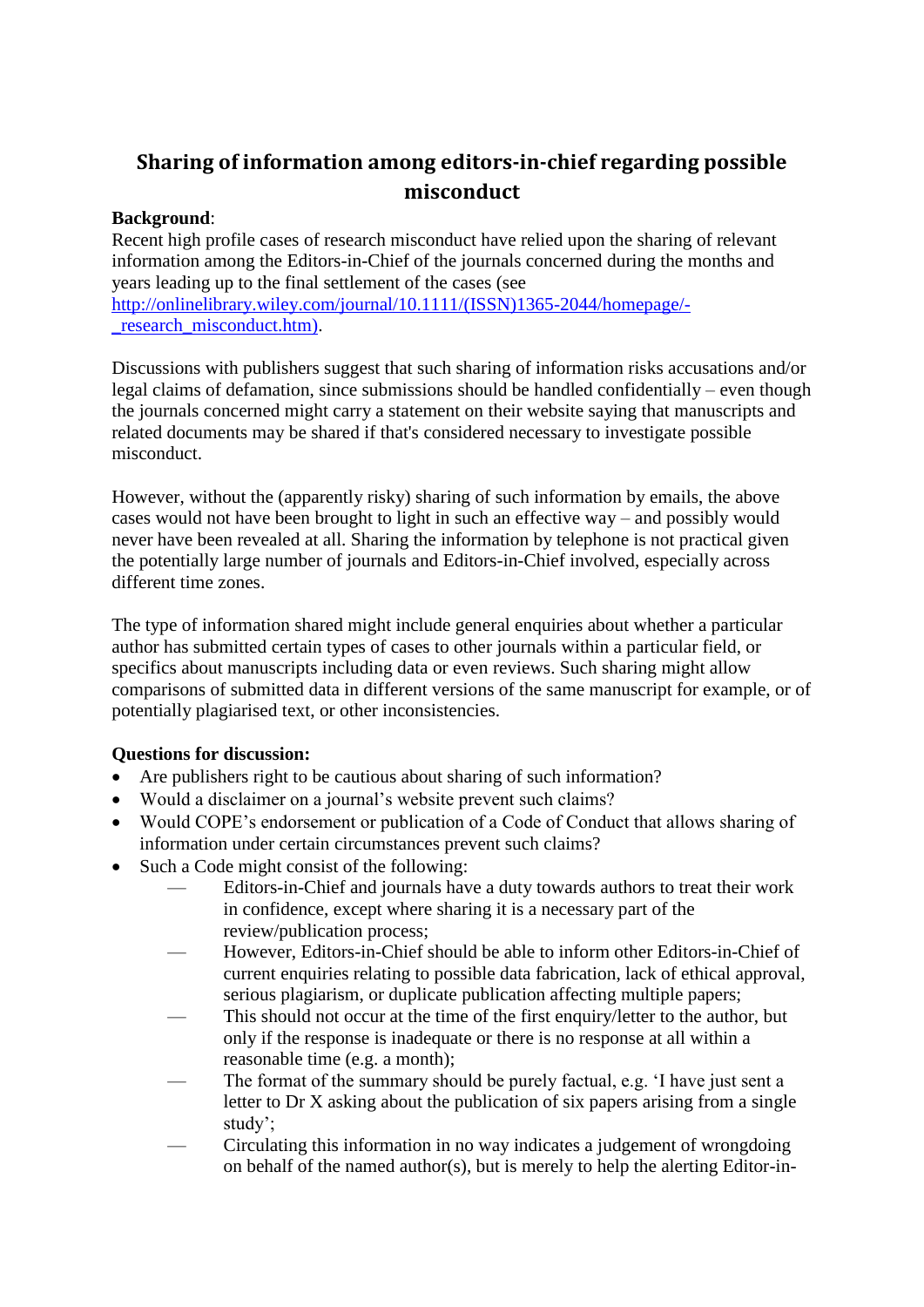Chief (in case any of the others has information that might be useful – perhaps even to exonerate Dr X) as well as the other Editors-in-Chief, who may be currently appraising manuscripts from the same author or who may also be considering similar letters (since it'd be much better to so jointly);

- It is appropriate to use email for such communications, all of which should be marked as, and treated as, confidential;
- Participating journals would inform authors via their webpages that information may be shared under these circumstances.
- Even were legal advice to suggest that such a Code would not prevent a legal claim arising, should COPE endorse or publish such a Code anyway, at least to advise Editorsin-Chief of best practice?

The topic was discussed at the COPE Forum on 4 September 2013.

# **COMMENTS FROM THE FORUM (4 September 2013) – NOTE, Comments do not imply formal COPE advice, or consensus.**

- Legally, is there any difference between sharing information (ie, suspicions) about a submitted (but as yet unpublished) manuscript and a published document? Authors expect papers to be handled in confidence, but some journals now include in their instructions to authors a notice saying that if they suspect misconduct, the journal may break confidentiality, and may contact the author's institution or appropriate investigative body.
- It is very difficult to detect serial misconduct unless you share information between editors, especially if the author is submitting papers simultaneously to different journals.
- It is essential that we are able to share information with other journals—otherwise we risk being sued for not acting responsibly as editors.
- It is unlikely that a journal or publisher would be protected legally (from a defamation claim or legal action by an author) by publishing a disclaimer on the journal website stating that a journal may share information relating to an author in the event of suspected misconduct.
- As a publisher, we would not have a problem with editors sharing information. But for issues relating to defamation, libel or threat of lawsuit, these would need to be referred to our legal team.
- Precautions should be taken when discussing cases with other editors. For example, in the initial stages, it is advisable not to mention author names. It is very important when discussing any case to be non-judgemental, factual and cautious.
- Editors do share information, especially in the case of reviewers who may report to the editor that they have had the same submission from an author. In such cases, it is quite right that you should contact the other editor. However, in some cases, this sharing is done in a very incautious way—many people are copied in, authors are named, for example. If editors do have to share information it is vital that they involve